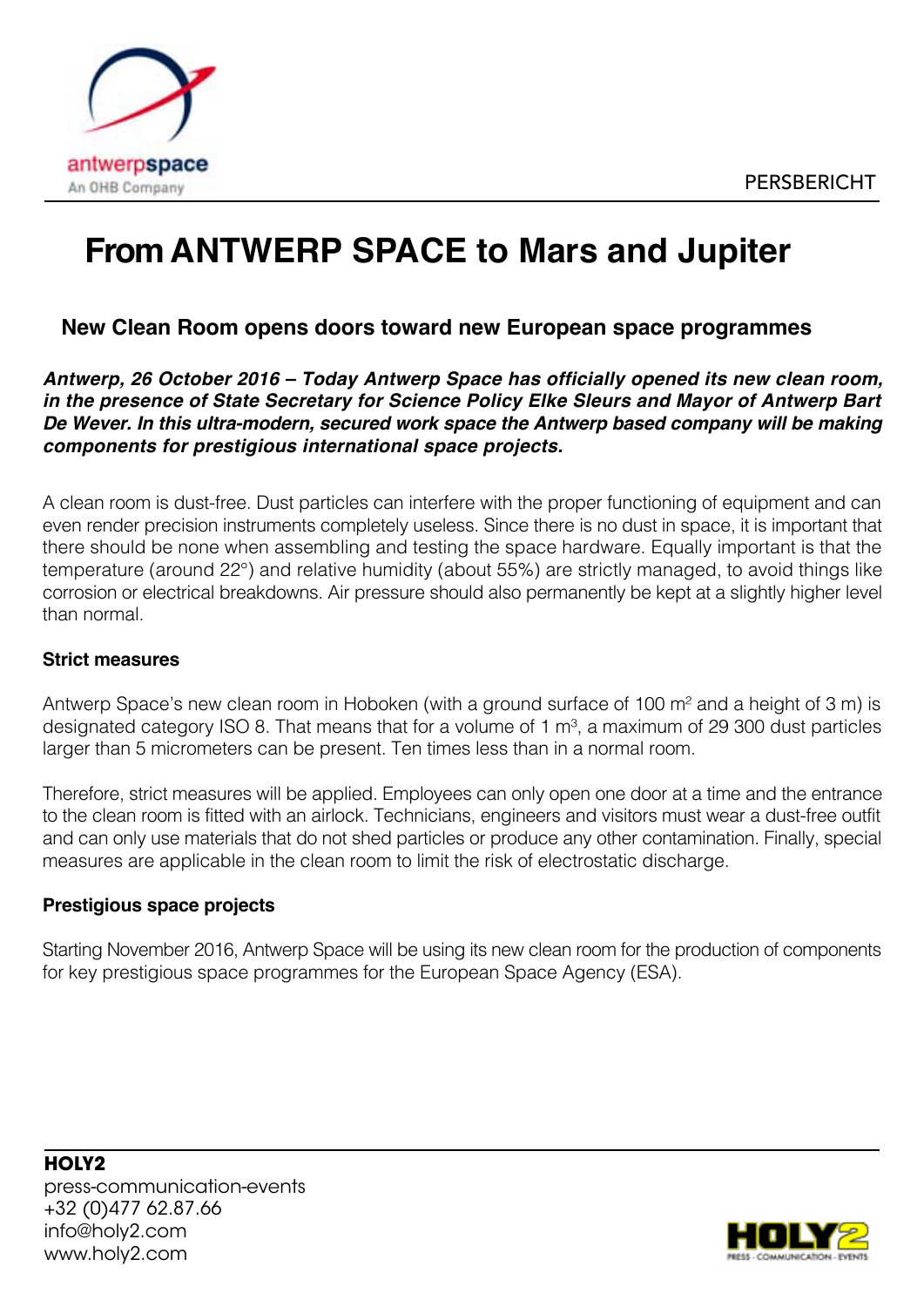

## PERSBERICHT

**ExoMars,** a collaboration between ESA and the Russian Space Agency Roscosmos, consists of two missions to Mars. The first – an orbiter and a lander – was launched on 14 March 2016 and arrived at the Red Planet earlier this month. Part two of the mission – a surface platform which will land on Mars and a rover that will explore the planet's surface – will be launched in 2020. Antwerp Space is responsible for the communication subsystem of the ExoMars 2020 Carrier Module. It consists of sophisticated communication equipment which allows the teams on earth to send commands to the spacecraft. The Carrier Module will transport the descent module, which includes the surface platform and the rover, to Mars.

One of the scientific instruments on board that surface platform is **LaRa** (Lander Radioscience). LaRa was designed by a scientific team from the Royal Observatory of Belgium and will be engineered and delivered by Antwerp Space. LaRa will be the first Belgian instrument to land on the Red Planet.

Antwerp Space is also responsible for designing, assembling and testing the communication subsystem on the **JUICE** spacecraft. JUICE (JUpiter ICy moons Explorer) will be launched in 2022 and after a flight of more than seven years, will investigate the Jovian system in all its complexity with emphasis on three of its largest moons: Ganymede, Europa and Callisto. It will be the first spacecraft ever to orbit a moon (Ganymede) of a giant planet. The Antwerp Space system will establish a communication link between Jupiter and Earth. Because of the large distance (588 to 968 million km) it will take 1h and 46m for the signal to return back to Earth.

Finally, Antwerp Space is also developing a highly innovative modem, **ARGO**. It will be used for the new communication terminal, which will be flown to the International Space Station (ISS) in 2018. Thanks to ARGO, ESA astronauts on the ISS will be able to rely on European technology to transmit more science data and to ensure higher quality live streaming from the station. What makes the modem so innovative is the integrated circuit which allows a remote upgrade and the transmission of more information at a higher speed.

*"The investment made by Antwerp Space for this new cleanroom is a tangible sign of the company's ambition for future space programmes. I look forward to the role Antwerp Space will play in current and future key ESA missions"* said State Secretary for Science Policy, Elke Sleurs.

*"Our city is proud that a company from Antwerp uses its expertise and know-how for European missions to Mars and Jupiter,"* the Mayor of Antwerp, Bart De Wever, added.*"This way Antwerp will not only be known internationally for its port, fashion and diamond trade, but also for its contribution to space exploration."*

**HOLY2** press-communication-events +32 (0)477 62.87.66 info@holy2.com www.holy2.com